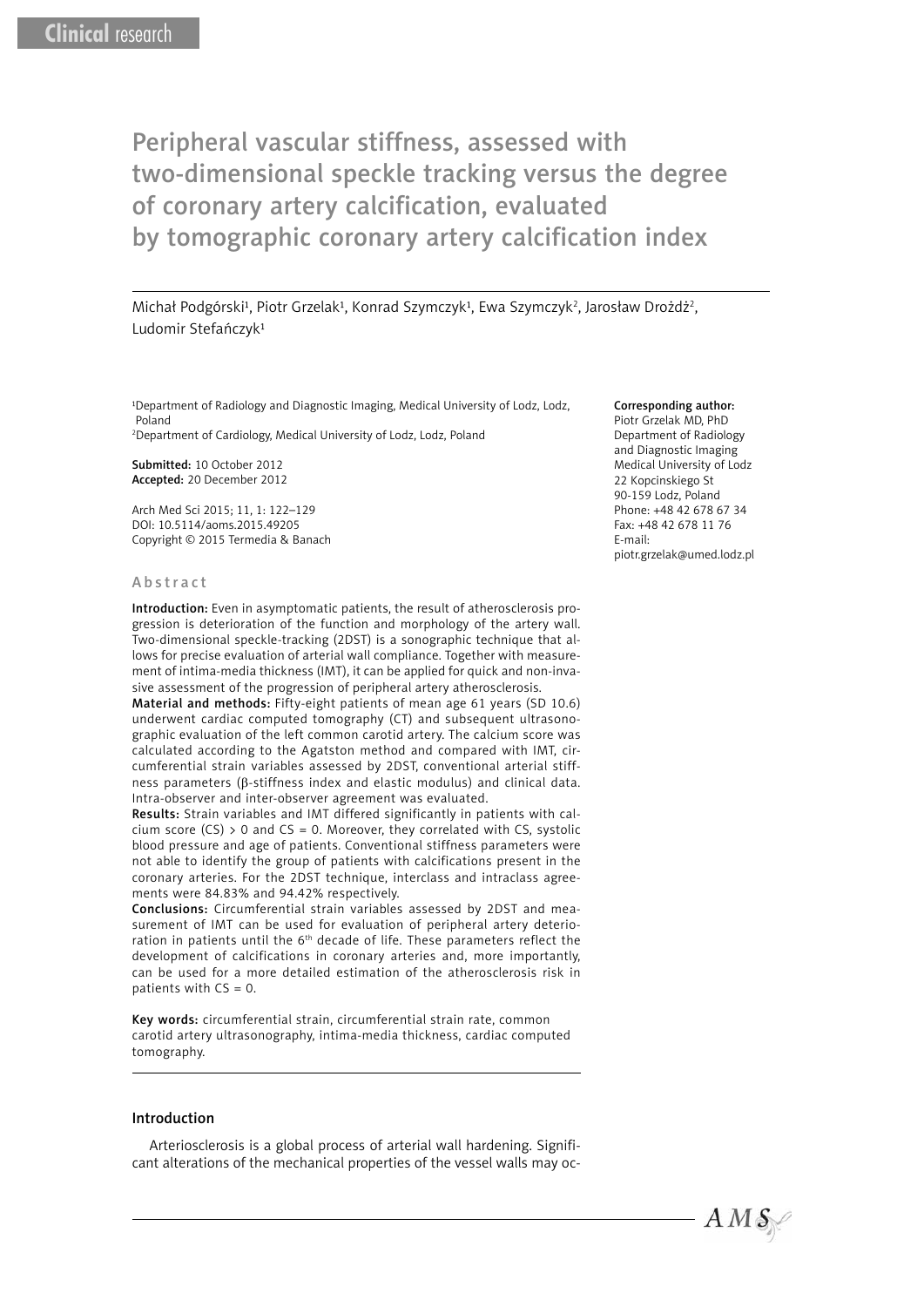cur before any anatomical changes become visible [1, 2]. Recognising patients with increased arterial stiffness is vital because they are at risk of myocardial infarction, stroke, coronary artery disease and hypertension [3–5]. As the reduced vessel wall compliance may be not just a surrogate of the arteriosclerosis but also its precursor, proper and early treatment should be introduced even in very young individuals [4, 6]. There is no consensus as to which technique should be used and which vessel should be examined for the most reliable evaluation of arterial tree stiffening [4, 7–11]. Recently the two-dimensional speckle-tracking (2DST) technique, which was primarily a cardiac application [12], has enabled the estimation of arterial wall motion and deformation (strain) during the cardiac cycle [3, 13]. Nevertheless, for the direct assessment of heart artery calcification, the tomographic coronary artery calcification index (calcium score – CS) should be calculated [14]. Unfortunately, cardiac computed tomography (CT) not only is associated with high doses of radiation but also requires patients to have a stable heart rate. Hence, the aim of this study was to evaluate the correlation of CS values with carotid artery function and morphology as assessed by 2DST/ IMT. It is hypothesised that sonographic evaluation of common carotid artery (CCA) wall deterioration will allow the identification of patients with calcifications in coronary arteries.

# Material and methods

The analysed population consisted of 80 patients who were referred for cardiac tomography examination due to cardiac disorders. Of the initial group, the calcium score could not be calculated in 22 patients due to earlier coronary artery stent placement, presence of bypasses or atrial fibrillation. The medical history was derived from medical records and from the interview. The following cardiovascular risk factors were evaluated: hypertension (blood pressure > 140/90 mm Hg on repeated measurements or taking an antihypertensive medication), diabetes (fasting plasma glucose level > 126 mg/dl, taking hypoglycaemic drugs or insulin, or a combination of these), hypercholesterolaemia (total cholesterol level > 220 mg/dl or receiving strain treatment) and smoking history.

## Cardiac computed tomography and calcium score calculation

Multi-slice CT scanning of the thorax was performed with a GE Light-Speed scanner to determine the degree of coronary artery calcification (CAC). The acquisition was performed using prospective ECG triggering to eliminate motion artefacts, with a 50 cm scan field of view. The images were reconstructed with a standard algorithm using a 512  $\times$  512 matrix. Voxels with a density equal to or higher than 130 Hounsfield units (HU) were recognised as calcifications (Figure 1). These were counted and the results were analysed using CardIQ Smart Score software (General Electrics). The calcification score was determined using the Agatston scoring system, with a score above zero considered as positive for the presence of calcium.

# Carotid ultrasonography

After a rest of at least 5 min in a semi-dark, quiet room, the blood pressure in the left upper limb was measured with an semi-automatic sphygmomanometer. Once an electrocardiogram trace was obtained, the patients were examined in a supine position with the head turned 45º to the right side. Examinations were performed using a Vivid 7 ap-



Figure 1. Multi-slice heart CT with calcifications in the left anterior descending artery and its branches (arrowheads)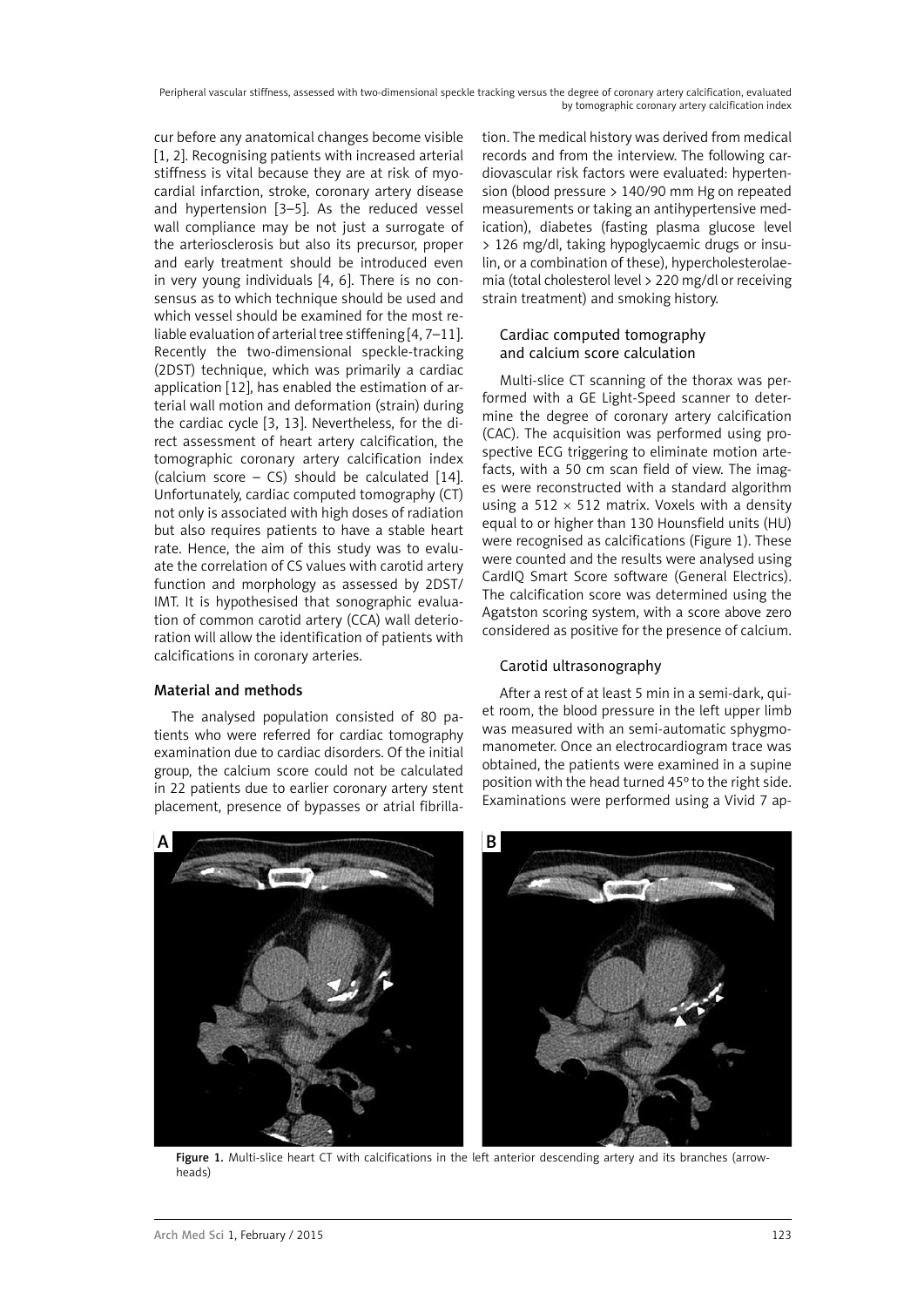

Figure 2. Measurement of the IMT on the far wall of the CCA

paratus (GE Vingmed Ultrasound) with a 14 MHz linear transducer.

Long axis images of the left CCA were obtained up to the carotid bulb. The intima-media complex was visualised and cine loops of three cardiac cycles were saved. Afterwards, cine loops of three cardiac cycles of the short axis were acquired in an arterial segment about 1 cm below the carotid bulb. No atherosclerotic plaque was found in the analysed segment in any patient. To minimize the motion artefacts, all acquisitions were performed during a short breath-hold at the end of expiration. To allow stain assessment in all examinations, the frame rate was at least 70 frames per second. Further analyses were performed off-line on a workstation equipped with dedicated software (EchoPac PC, GE Medical System). Mean IMT for the far wall was measured at the R wave on the electrocardiogram. Evaluation was performed by means of a semi-automated border-detection program at a distance of 200 points proximal from the carotid bulb (Figure 2).

The β-stiffness index and elastic modulus (Ep) were assessed as conventional parameters characterising arterial stiffness. For their calculation,

long-axis cine loops were used. M-mode analysis was carried out in the region 1 cm below the carotid bulb. The distance between the lumen-intima echo border of the near and the far walls was measured in 3 consecutive heart beats and averaged. Elasticity variables were calculated according to the following formulae:

$$
\beta = \frac{\ln (Ps/PA)}{(Ds - Dd)/Dd}, Ep = \frac{(Ps - Pd)}{(Ds - Dd)/Dd},
$$

where *Dd* and *Ds* were, respectively, the diastolic and systolic lumen diameters, and *Ps* and *Pd* were the respective systolic and diastolic blood pressures. The elastic modulus was presented in kilopascals (kPa).

For measurements of circumferential strain and strain rate, the lumen-intima echo border was circumscribed and the region of interest (ROI) was automatically marked externally to the line. To cover the cross-sectional area of the CCA wall, the ROI width was adjusted. Adequate tracking for all six segments was verified and, if necessary, the ROI was recalculated. 'Global' values for the whole ROI were assessed. Minimal and maximal circumferential strain (%) as well as strain rate (strain per time unit, 1/s) were measured for 3 heart beats of the cine loop (Figure 3). The amplitudes were calculated and averaged. For the calculation of interclass and intraclass agreement, an additional 20 off-line analyses were performed by 2 blinded observers and by the same observer at 2 different time points. Only the peak circumferential strain was evaluated for one cardiac cycle automatically selected by the software.

#### Statistical analysis

Continuous variables are expressed as the mean ± standard deviation (SD) and categorical variables



Figure 3. Evaluation of strain variables. Circumscribed ROI in CCA (A). Plots of the global circumferential strain (B) and circumferential strain rate (C) for three consecutive heart beats with marked maximal (Max) and minimal (Min) values of strain variables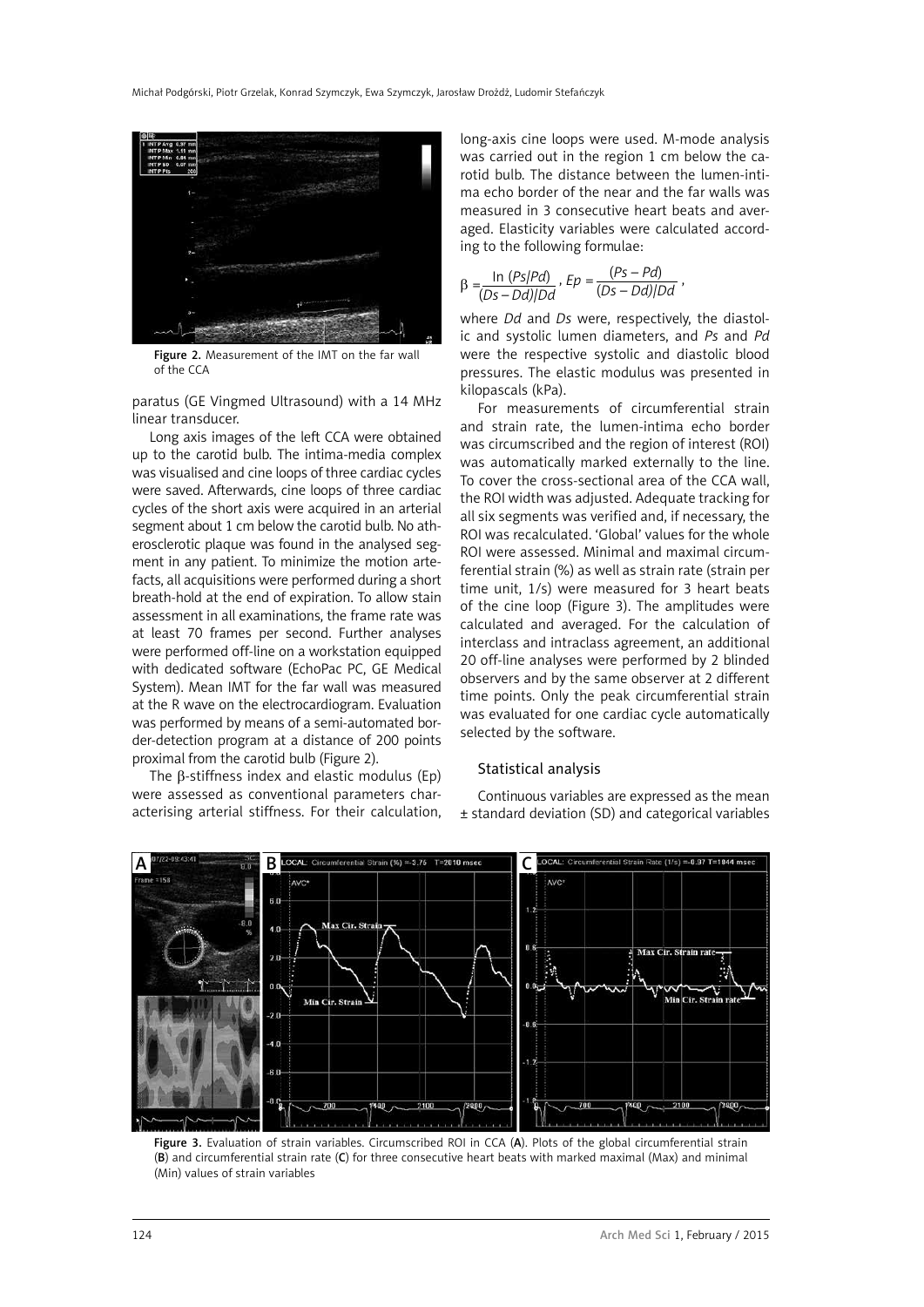as frequencies and percentages. The Shapiro-Wilk test was used to determine the normality of the data. A Box-Cox transformation was performed for the parameters with skewed distribution. Differences in strain variables, arterial elasticity indices, mean IMT and clinical data between patients with CS = 0 and CS > 0 were tested with the *t*-tests for independent samples, Mann-Whitney test and by means of the  $\chi^2$ -squared test: Yates-corrected in the case of group sizes below 15 or two-tailed Fisher's exact tests for groups smaller than five. The correlation between continuous data was evaluated by Spearman's correlation coefficient. The results of interclass and intraclass agreement were analysed with the Bland-Altman plot and by calculating the  $R<sup>2</sup>$  value by means of linear regression analysis. The Bland-Altman plot depicts the percentile difference between two measurements (*y*-axis) against their mean (*x*-axis) and is used to assess for bias. The R<sup>2</sup> value gives the level of agreement. Statistical analysis was performed using Statistica for Windows (version 10.0, StatSoft, Tulsa, OK, USA). A *p*-value of  $\leq$  0.05 was considered significant.

## Results

The analysed population comprised 58 individuals (35 females; 60.34%) with a mean age of 61 years

**Table I.** Characteristic of patients with  $CS = 0$  and  $CS > 0$ 

(SD = 10.6). The characteristics of the groups with  $CS = 0$  and  $CS > 0$  are presented in Table I. Patients with the presence of calcium in coronary arteries  $(CS > 0)$  had significantly decreased strain variables and increased IMT (Figure 4).

The total amount of calcium deposits correlated significantly with the circumferential strain (Figure 5) and strain rate, as well as with IMT. The circumferential strain rate and IMT also correlated with each other. Correlations of circumferential strain and IMT with age and systolic blood pressure (SBP) were also significant (Table II). The β-stiffness index and elastic modulus correlated neither with the CS nor with IMT and strain variables. Interclass and intraclass agreement were 84.83% and 94.42% respectively. Information about the bias and limits of agreement between observers is presented in the Bland-Altman plot (Figure 6).

## Discussion

There is a growing need for a simple, reliable and non-invasive method of detecting early disturbances in arterial wall morphology and function [15]. Decreased vessel compliance is associated with several cardiovascular risk factors [16], but only recently it has been defined as an inde-

| Parameter                                                         | Calcium score = $0$<br>$(N = 30)$ | Calcium score $> 0$<br>$(N = 28), n$ (%) | Value of p  |
|-------------------------------------------------------------------|-----------------------------------|------------------------------------------|-------------|
| Gender, n (%);                                                    |                                   |                                          |             |
| Female                                                            | 21 (36.21)                        | 13 (22.41)                               | 0.12004     |
| Male                                                              | 9(15.52)                          | 15 (25.86)                               |             |
| Age, mean $\pm$ SD                                                | $56.8 + 10.1$                     | $66.2 + 9.3$                             | $0.000536*$ |
| Hypertension, $n$ (%)                                             | 16 (27.59)                        | 19 (32.76)                               | 0.38907     |
| Diabetes, $n$ (%)                                                 | 6(10.34)                          | 4(6.9)                                   | 0.73159     |
| Hypercholesterolaemia, n (%)                                      | 10(17.24)                         | 13 (22.41)                               | 0.45315     |
| Cigarette pack years, mean ± SD                                   | $9.33 + 11.5$                     | $16.79 + 17.4$                           | 0.114246    |
| Mean blood pressure<br>[MBP = DBP + $1/3(SBP - DBP)$ ], mean ± SD | $12.48 \pm 1.5$                   | $13.36 + 1.95$                           | 0.059722    |
| Systolic blood pressure, mean ± SD [kPa]                          | $16.82 \pm 2.17$                  | $18.63 + 2.77$                           | 0.007304*   |
| Artery diameter, mean ± SD:                                       |                                   |                                          |             |
| Systolic                                                          | $0.64 \pm 0.12$                   | $0.71 \pm 0.13$                          | 0.053113    |
| <b>Diastolic</b>                                                  | $0.59 + 0.11$                     | $0.65 \pm 0.13$                          | 0.074300    |
| Arterial elasticity indices, mean ± SD:                           |                                   |                                          |             |
| <b>B</b> stiffness                                                | $7.74 \pm 5.09$                   | $8.74 \pm 5.15$                          | 0.475914    |
| Elastic modulus [kPa]                                             | $107.5 \pm 72.66$                 | 129 ±79.41                               | 0.983092    |
| Mean intima-media thickness, mean ± SD                            | $0.53 \pm 0.15$                   | $0.64 \pm 0.19$                          | 0.008307*   |
| Circumferential strain variables amplitudes, mean ± SD:           |                                   |                                          |             |
| Strain (%)                                                        | $4.11 \pm 1.53$                   | $3.23 \pm 1.36$                          | $0.001954*$ |
| Strain rate (1/s)                                                 | $0.53 + 0.21$                     | $0.4 \pm 0.15$                           | $0.010699*$ |

*\*Statistically significant differences; MBP – mean blood pressure, DBP – diastolic blood pressure, SBP – systolic blood pressure.*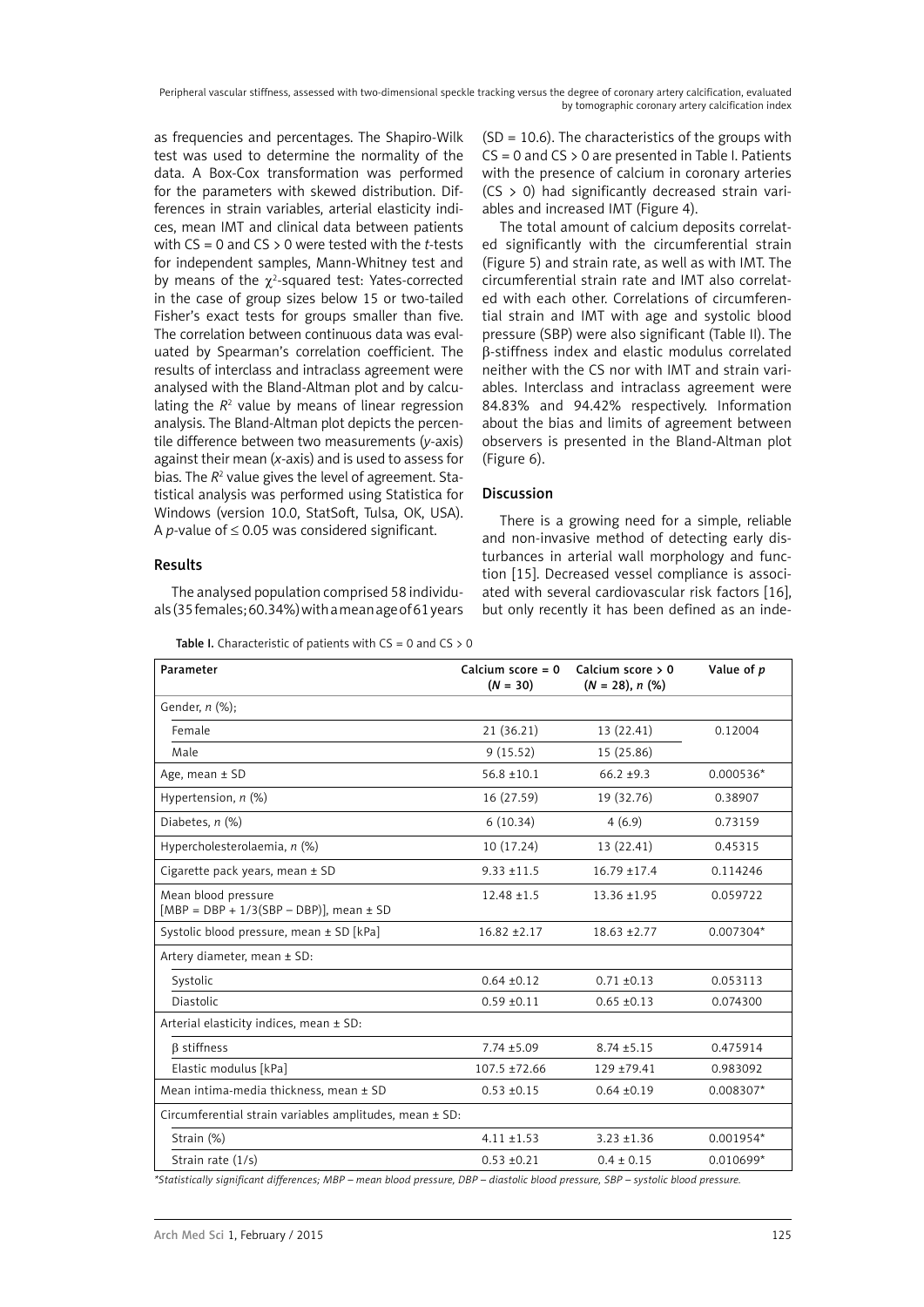

Figure 4. Difference of mean IMT and mean circumferential strain amplitude between groups with CS = 0 and CS > 0



cumferential strain amplitude

pendent predictor of all-cause and cardiovascular mortality, coronary events and stroke [17].

Assessment of arterial wall hardening is challenging due to its multifactorial nature. Non-homogeneous arterial wall structure [18, 19], actual smooth muscle tone [1] and measurement of the blood pressure in the brachial artery instead of the arterial site of interest can result in unreliable evaluation of stiffness indices [20]. In addition, although the elastic modulus is independent of arterial geometry, it is pressure dependant. The β-stiffness index is calculated based on a one-dimensional approach, giving it various other limitations [21]. Hence, there are many possible reasons why, unlike 2DST/IMT, these analysed parameters are not able to differentiate groups of patients with  $CS = 0$  and those with  $CS > 0$ . It is also consistent with other studies which have proved the superiority of 2DST over Ep and β-stiffness index measurements as a way of detecting patients with hypertension [21], as well as over the evaluation of age-dependent differences in the elastic properties of the CCA [13]. On the other hand, Oishi *et al.* [19], who applied the 2DST in the evaluation of age-related changes in the abdominal aorta of 39 patients, recommend the use of strain in younger persons, and stiffness parameters in older individuals. This conclusion might be correct for the aorta which has stiffened more than the carotid artery [8], but in the present research concerning the CCA, the strain variables were found to be more suitable than conventional stiffness indices. Moreover, in routine clinical practice, the imaging of the CCA is much more convenient and has a number of advantages over aorta wall evaluation [13].

Two-dimensional speckle-tracking of the CCA is a highly feasible method for assessing subclinical atherosclerosis, and it improves the identification of patients with a higher risk of atherosclerosis [22]. It was also superior to IMT measurement in predicting coronary artery disease [10]. Furthermore, in patients with a good distribution of common cardiovascular risk factors, this method allows for better risk stratification compared with the assessment of the cardiovascular risk score alone [3].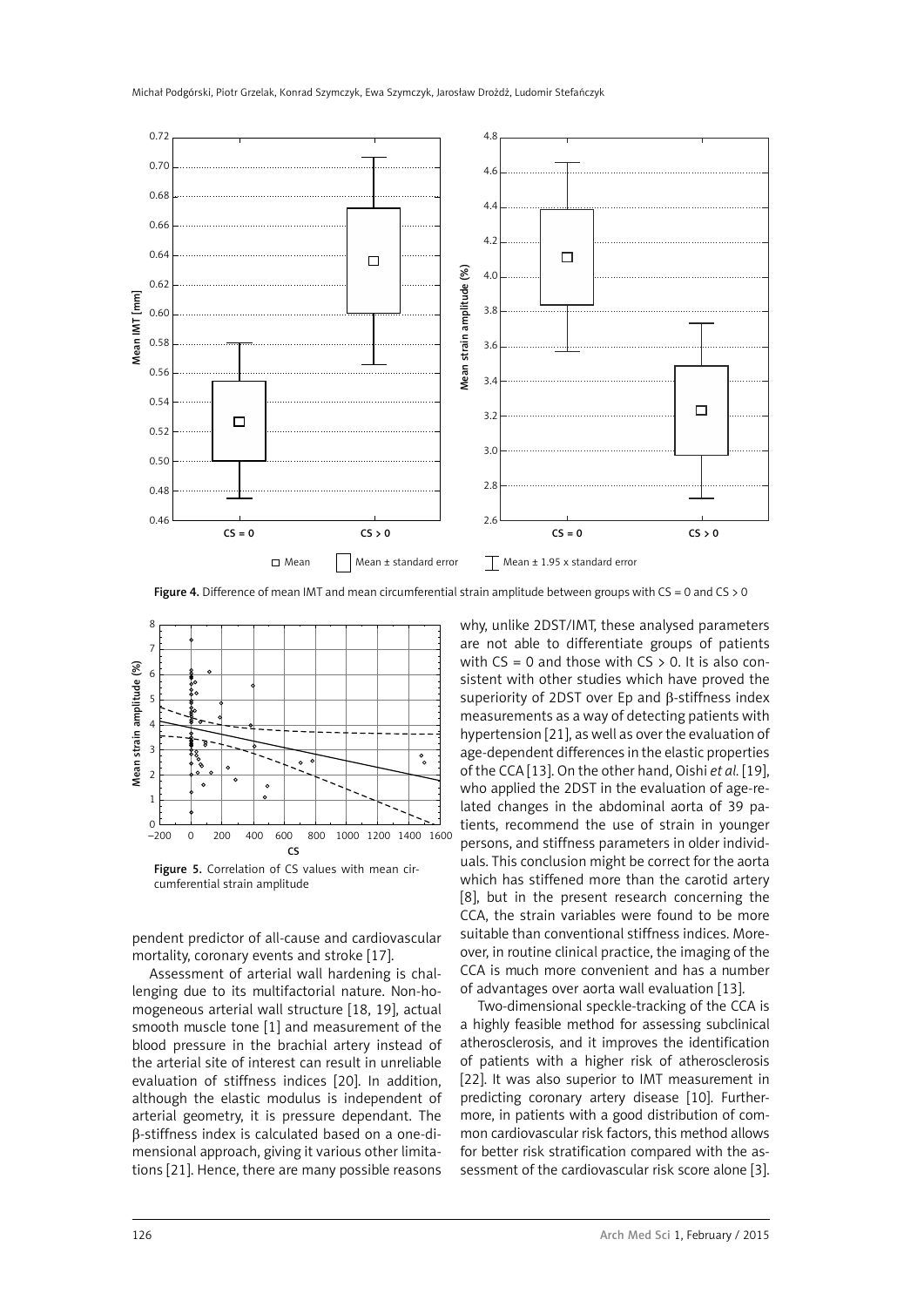| Parameter                                    | <b>CS</b>                 | Strain<br>circumferential<br>rate $(1/s)$ | Mean<br>circumferential strain<br>amplitude (%)                  | Mean IMT [mm]              |
|----------------------------------------------|---------------------------|-------------------------------------------|------------------------------------------------------------------|----------------------------|
| Age                                          | $0.47$ ( $p = 0.0002^*$ ) | $-0.49$ (p < 0.001 <sup>*</sup> )         | $-0.38$ ( $p = 0.003$ <sup>*</sup> )                             | $0.41 (p = 0.0011^*)$      |
| $\beta$ -Stiffness                           | $0.10(p = 0.4515)$        | $-0.12$ ( $p = 0.213$ )                   | $-0.01$ ( $p = 0.9516$ )                                         | $-0.06$ ( $p = 0.6643$ )   |
| Elastic modulus [kPa]                        | $0.15(p = 0.2601)$        | $-0.16$ ( $p = 0.2438$ )                  | $-0.04$ ( $p = 0.7524$ )                                         | $0.01(p = 0.9118)$         |
| Calcium score                                |                           | $-0.4$ ( $p = 0.002^*$ )                  | $-0.39$ ( $p = 0.0027$ *)                                        | $0.28(p = 0.0328*)$        |
| Systolic blood pressure [kPa]                |                           |                                           | $-0.1283$ (p = 0.337) $-0.3280$ (p = 0.012 <sup>*</sup> )        | $0.33(p = 0.0109^*)$       |
| Mean blood pressure [kPa]                    |                           |                                           | $-0.1827$ ( $p = 0.170$ ) $-0.2878$ ( $p = 0.028$ <sup>*</sup> ) | $0.33(p = 0.0127^*)$       |
| Circumferential strain rate<br>(1/s)         |                           |                                           |                                                                  | $-0.32$ ( $p = 0.0154^*$ ) |
| Mean circumferential strain<br>amplitude (%) |                           |                                           |                                                                  | $-0.24$ ( $p = 0.0699$ )   |

Table II. Correlations between assessed parameters

*\*Statistically significant differences.*

However, there is no consensus about the CS cut-off point that would significantly increase the risk of cardiovascular events. It is well known that the CS cannot be used for direct quantification of the severity of coronary artery stenosis. Moreover, it is only in the absence of any calcifications (CS = 0) that advanced luminal disease can be excluded [23]. Despite this, in the present study, patients with CS = 0 formed a very heterogeneous group regarding strain variables and IMT. They were also significantly younger. This suggests that although increased arterial stiffness is usually accompanied by coronary artery calcifications in elderly patients, changes in arterial wall function and morphology precede the development of calcifications in the arteries of the heart in younger individuals. Hence, ultrasonographic parameters seem to better reflect the advancement of atherosclerosis in patients without calcifications in coronary arteries, and can supply additional information that would help to differentiate patients who have  $CS = 0$  but might be at risk of faster atherosclerosis progression.

Increased IMT has been validated as a surrogate marker of cardiovascular events [3], cardiovascular disease [24, 25] and atherosclerosis [26]. Association of the IMT with CS has already been described [27], but the correlation of IMT with circumferential strain was found to be significant only in some studies [3, 10, 22, 28]. In others, including the present study, the correlation was not significant [8, 29]. This suggests that changes in IMT and arterial stiffness may represent different aspects of atherosclerosis [3, 5]. It is stated that structural abnormalities start reflecting atherosclerosis severity beyond a certain level [8] and that the arterial stiffness cannot increase beyond a certain maximal limit, which would restrict the predictive value of strain variables for patients with high baseline arterial stiffness [30].





In contrast, this study shows that 2DST was successful in recognising patients with CS = 0 among individuals with a mean age of  $61 \pm 10.6$  years. Moreover, circumferential strain rate correlates more closely with age than IMT, and circumferential strain was almost as strongly correlated with SBP as IMT. Additionally, 2DST/IMT seems to be superior to methods assessing functional endothelial dysfunction, which are not suitable for the evaluation of patients from their 5<sup>th</sup> decade [31]. Although circumferential strain was not so closely correlated with age as in younger individuals, the correlation coefficients being –0.38 vs. –0.57 [9] for individuals at mean ages of 61 and 29 respectively, this study suggests that both strain variables and IMT are suitable for evaluation of different aspects of arteriosclerosis in elderly individuals.

The presented technique has several technical advantages over other ultrasonographic methods of arterial wall stiffness assessment. Unlike tissue Doppler imaging and IMT measurements, it is an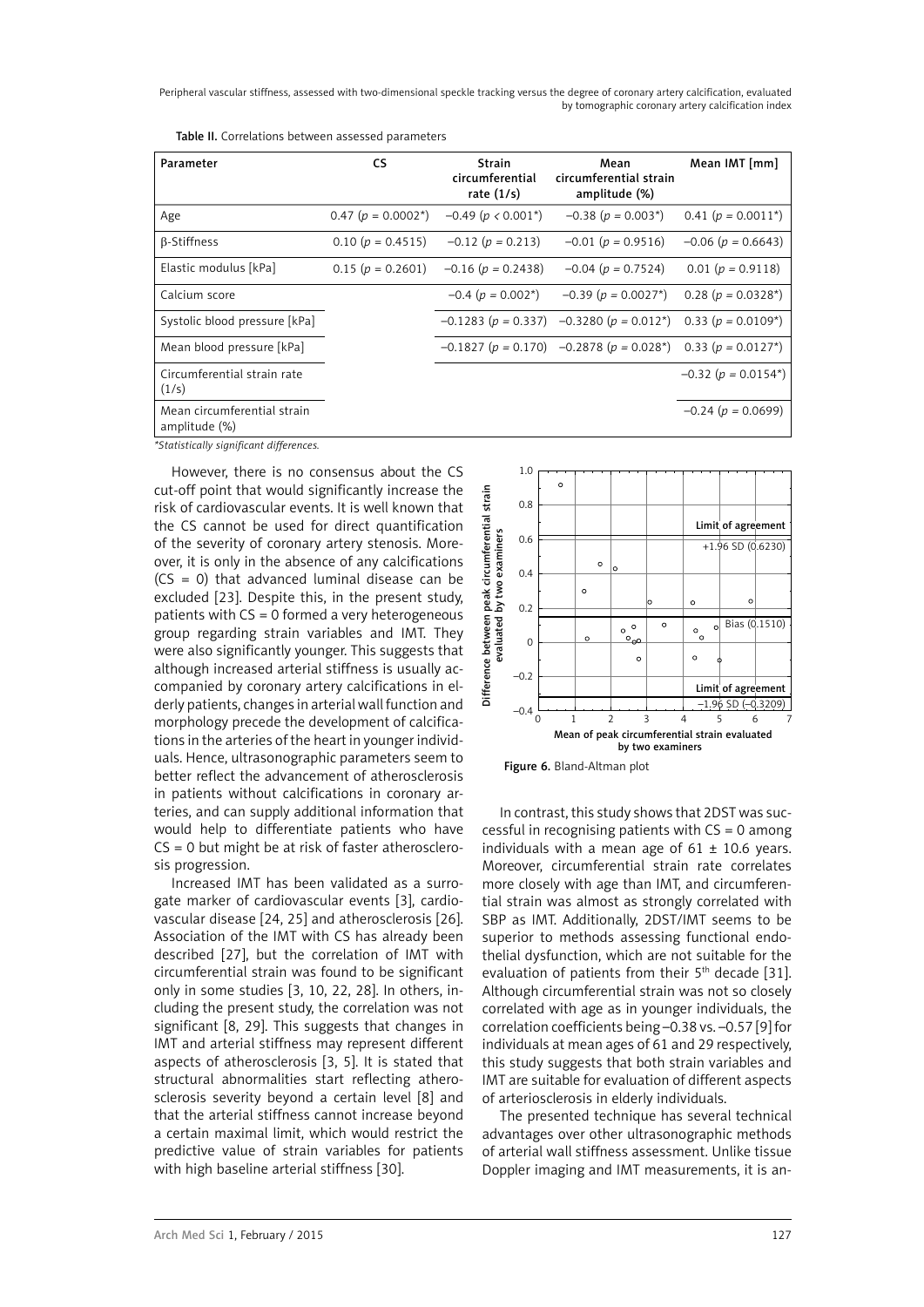gle independent and allows for the analysis of all segments of the arterial wall [9]. Moreover, it requires only 3 cardiac cycles, whereas for automated border detection with acoustic quantification, 10 consecutive heart beats are needed [5]. It may greatly facilitate data acquisition in patients with cardiac arrhythmias.

This method also seems to be superior to other non-sonographic techniques evaluating arterial wall compliance. In an examination of the CCA by means of vector velocity imaging, the average peak circumferential strain and circumferential strain rate were negatively correlated with pulsewave velocity (PVW) and with the augmentation index [11]. Although PVW is becoming the gold standard examination in the evaluation of arterial stiffness [6], it is pressure and heart rate dependant, requires special equipment, and in elderly subjects, with a more tortuous abdominal aorta, can be underestimated [32]. The correlation with strain variables suggests that an easy and reliable technique of strain evaluation, like 2DST, may replace PVW in everyday clinical practice. Because of all the aforementioned advantages, 2DST/IMT might be especially useful for repeated examination of patients with type 1 diabetes, in whom combined analysis of arterial wall stiffness and IMT has proved to be valuable in the evaluation of macro- and microangiopathy [28].

In this study, intra- and inter-observer agreement were very good, reaching correlations of 85% and 94% respectively. They were comparable with results obtained by Park *et al*. [22] (93% and 90% respectively) and by Yuda *et al*. [9] (88% and 93% respectively). Additionally, this technique allows for assessment of all individuals in the analysed population. In other studies 100% feasibility was also achieved [3, 13]. One study demonstrated lower feasibility; however, in this case the acquisition frame rate might have been too low [22]. The Bland-Altman plot shows that this method allows for reliable assessment of the circumferential strain in patients with different levels of CCA stiffness. One outlier was a patient with the stiffest artery, where the small difference in raw data gave a high percentile value.

This study has several limitations, one being that only the left CCA was evaluated. However, earlier studies confirm that no significant differences in averaged circumferential strain exist between the right and left CCA [9]. Moreover, although the feasibility of 2DST was 100% in this study, this technique would not be suitable for patients with total and subtotal obliteration of the CCA and with atrial fibrillation. Finally, all evaluation and comparison took place using cardiovascular risk surrogates instead of actual cardiovascular events.

In conclusion, increased stiffness and IMT of the CCA were observed in a group of elderly patients with defined cardiovascular risk factors and with calcium deposits in coronary arteries. The measurement of IMT and circumferential strain variables, evaluated with the 2DST technique, allow for a more detailed evaluation of atherosclerosis progression in patients with  $CS = 0$ . Furthermore, they are based on an ultrasound technique which is quick, non-invasive and relatively cheap. All the above suggest that CCA strain imaging assessed by 2DST and IMT measurement may be suitable for initial evaluation of atherosclerosis severity in patients up to the 6th decade of life.

## Conflict of interest

The authors declare no conflict of interest.

### References

- 1. O'Rourke MF, Staessen JA, Vlachopoulos C, et al. Clinical applications of arterial stiffness; definitions and reference values. Am J Hypertens 2002; 15: 426-44.
- 2. Zahnd G, Boussel L, Marion A. Measurement of two-dimensional movement parameters of the carotid artery wall for early detection of arteriosclerosis: a preliminary clinical study. Ultrasound Med Biol 2011; 37: 1421-9.
- 3. Catalano M, Lamberti-Castronuovo A, Catalano A, et al. Two-dimensional speckle-tracking strain imaging in the assessment of mechanical properties of carotid arteries: feasibility and comparison with conventional markers of subclinical atherosclerosis. Eur J Echocardiogr 2011; 12: 528-35.
- 4. Gamble G, Zorn J, Sanders G, et al. Estimation of arterial stiffness, compliance, and distensibility from M-mode ultrasound measurements of the common carotid artery. Stroke 1994; 25: 11-6.
- 5. Luc M, Polonsky T, Lammertin G, Spencer K. Automated border detection for assessing the mechanical properties of the carotid arteries: comparison with carotid intima-media thickness. J Am Soc Echocardiogr 2010; 23: 567-72.
- 6. Urbina EM, Williams RV, Alpert BS, et al. American Heart Association Atherosclerosis, Hypertension, and Obesity in Youth Committee of the Council on Cardiovascular Disease in the Young. Noninvasive assessment of subclinical atherosclerosis in children and adolescents: recommendations for standard assessment for clinical research: a scientific statement from the American Heart Association. Hypertension 2009; 54: 919-50.
- 7. Luo J, Li RX, Konofagou EE. Pulse wave imaging of the human carotid artery: an in vivo feasibility study. IEEE Trans Ultrason Ferroelectr Freq Control 2012; 59: 174-81.
- 8. Kawasaki T, Fukuda S, Shimada K, et al. Direct measurement of wall stiffness for carotid arteries by ultrasound strain imaging. J Am Soc Echocardiogr 2009; 22: 1389-95.
- 9. Yuda S, Kaneko R, Muranaka A, et al. Quantitative measurement of circumferential carotid arterial strain by two-dimensional speckle tracking imaging in healthy subjects. Echocardiography 2011; 28: 899-906.
- 10. Kim SA, Park SM, Kim MN, et al. The relationship between mechanical properties of carotid artery and coronary artery disease. Eur Heart J Cardiovasc Imaging 2012; 13: 568-73.
- 11. Yang WI, Shim CY, Bang WD, et al. Asynchronous arterial systolic expansion as a marker of vascular aging: